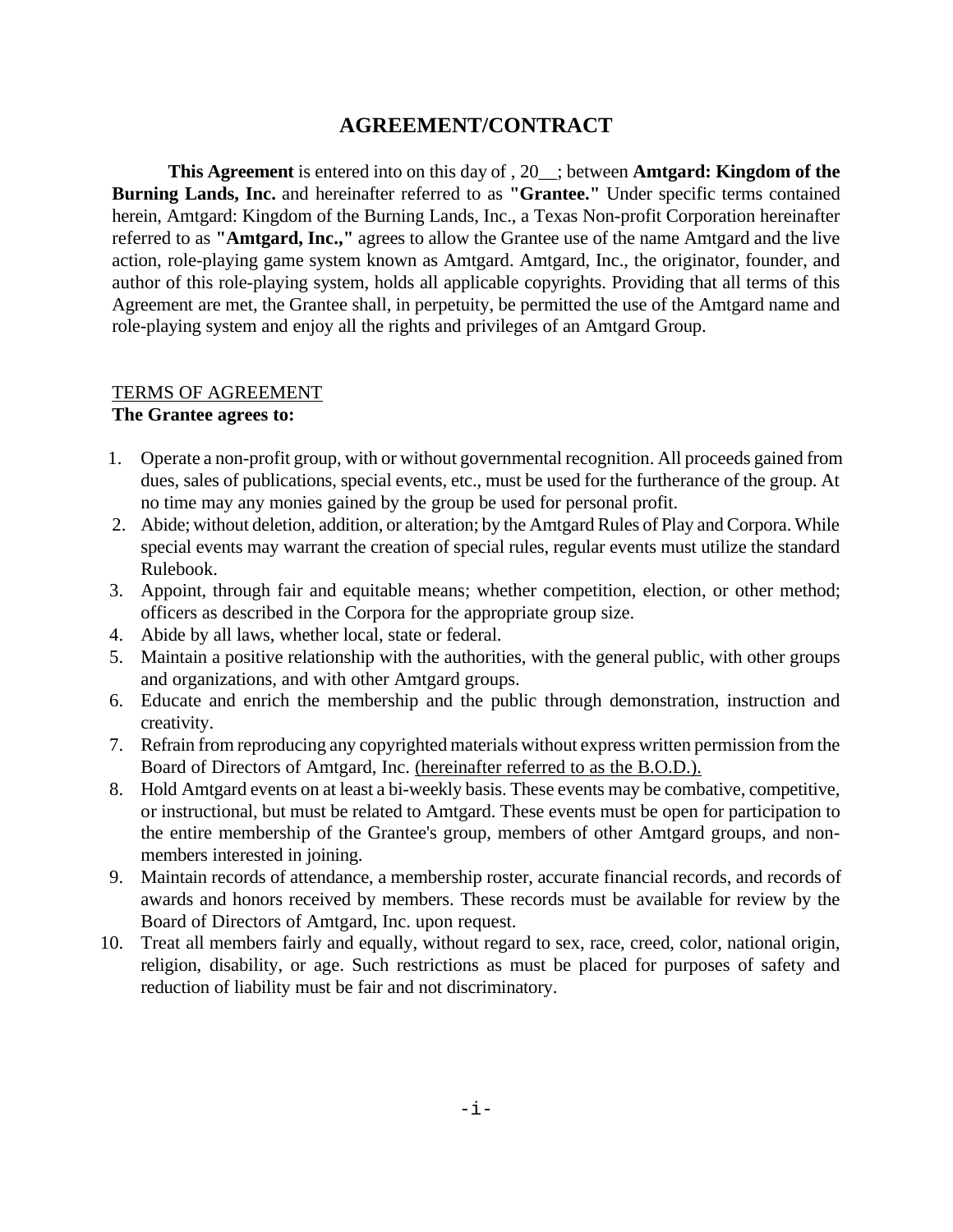**The Grantee** may choose to seek status as a non-profit corporation. Upon meeting all governmental requirements, the Grantee may incorporate under the name of Amtgard: Chapter of " ", and elect a board of directors. The Grantee's incorporation has no effect on this agreement, and both parties remain bound under its terms and obligations. Incorporation is relevant to group size and status (note that the criteria listed below do not apply to kingdoms already having signed older versions of this contract):

- A. A new group may become a shire upon signing this contract.
- B. A group may become a barony after achieving all these criteria:
	- 1. One year of existence after initial contact with the B.O.D.
	- 2. Average attendance of twenty different players per event.
	- 3. Approval of the Monarch of the sponsoring kingdom.
- C. A group may become a duchy after achieving all these criteria:
	- 1. Two years of existence after initial contact with the B.O.D.
	- 2. Average attendance of forty different players per event.
	- 3. Approval of the Monarch of the sponsoring kingdom.
- D. A group may become a kingdom after achieving all these criteria:
	- 1. Two or more years of existence after contact with the B.O.D.
	- 2. Average attendance of seventy-five different players per event.
	- 3. Approval of the Monarch of the sponsoring kingdom.
	- 4. Achievement of non-profit corporate status.
	- 5. Approval and agreement by the B.O.D. that the grantee has adhered to all terms of this agreement.
	- 6. Kingdoms must allow all smaller groups under them to participate in all Amtgard functions (including elections and running for kingdom offices).
	- 7. Kingdoms may not form within one hundred and fifty miles of another Kingdom's crown lands (defined as the city where the Kingdom's first Monarch held office).
	- 8. Kingdoms have all rights and responsibilities as listed in the corpora (including awarding knighthood, permanent titles of viscount and above, orders above 8th level, etc.).

## **Amtgard, Inc. agrees to:**

- 1. Grant permission for use of the Amtgard name and role-playing system in perpetuity for as long as the Grantee meets the terms of this Agreement.
- 2. Provide, at no greater than the cost of printing and postage plus 10%, copies of the Rulebook, Corpora, and other copyrighted publications. The Grantee may resell these publications to its members and the general public, at a cost no greater than 10% above the price paid by the Grantee. These monies are not to be construed as profits, and shall be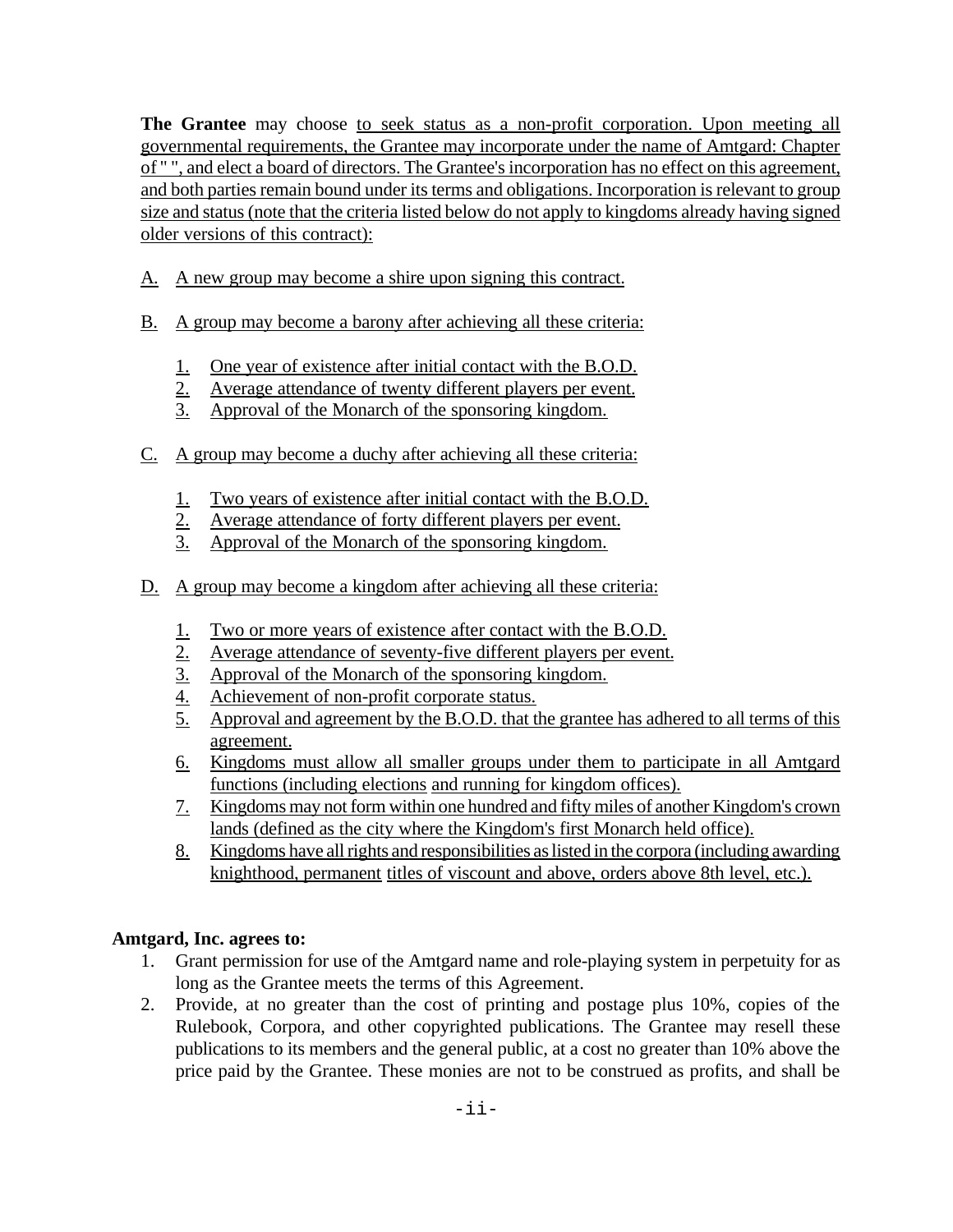maintained by both Amtgard, Inc. and the Grantee in a separate ledger account for the acquisition of more publications. Should Amtgard, Inc. be unable to provide needed publications within a reasonable time frame, Amtgard, Inc. will provide written permission to the Grantee for the printing of a specified number of copies.

3. Provide copyright-free forms for copying and use for the maintenance of attendance and other records.

### LIABILITY

**Amtgard, Inc., its officers and members** accept no liability nor responsibility for the actions of, or any injury to, any member or officer of the Grantee's group. Grantee undertakes the formation of an Amtgard group under its own recognizance, and its members participate in the Amtgard role-playing system by choice.

### TERMINATION OF AGREEMENT

**The Grantee** may choose at any time to terminate this Agreement. A letter detailing the reasons for termination must be sent by registered mail to the President of the Board of Directors of Amtgard, Inc. Within thirty days of termination, copies of all records, including a full accounting of the distribution of assets, must be forwarded to the President of the Board of Directors of Amtgard, Inc. If the Grantee has not incorporated, the letter must be signed by the three highest officers of the group. If the Grantee has incorporated, the letter must either be signed by a quorum of board members, or by the President, with an accompanying resolution by the Board. The Board of Directors of Amtgard, Inc. may, at their sole discretion, choose to form a new Agreement with any members of a terminated group who desire to remain active group members. Failure to comply with any term of this Agreement by the Grantee will constitute a material breach of this Agreement, and may result in the termination of this Agreement by Amtgard, Inc. A letter detailing the reasons for termination must be sent by registered mail to the highest officer of an unincorporated group, or the Board President of an incorporated group. Within thirty days of receipt of such letter, copies of all records, including a full accounting of the distribution of assets must be forwarded to the President of the Board of Directors of Amtgard, Inc.

### DISTRIBUTION OF ASSETS

Immediately upon the termination of this agreement, all assets must be eliminated in a fair and legal fashion. Such elimination of assets must be completed within thirty days of termination of this Agreement, at the end of which period a full report must be forwarded to the Board of Directors as previously described. Options for the elimination of assets include:

1 !Use of cash on hand for the sponsorship of a final special event.

2 !Contribution of cash assets and/or capital property to a legally recognized non-profit charitable organization.

3 !Return of dues to members who paid them, return of capital properties to donors, equal redistribution of special event profits to members who purchased tickets to the event, etc.